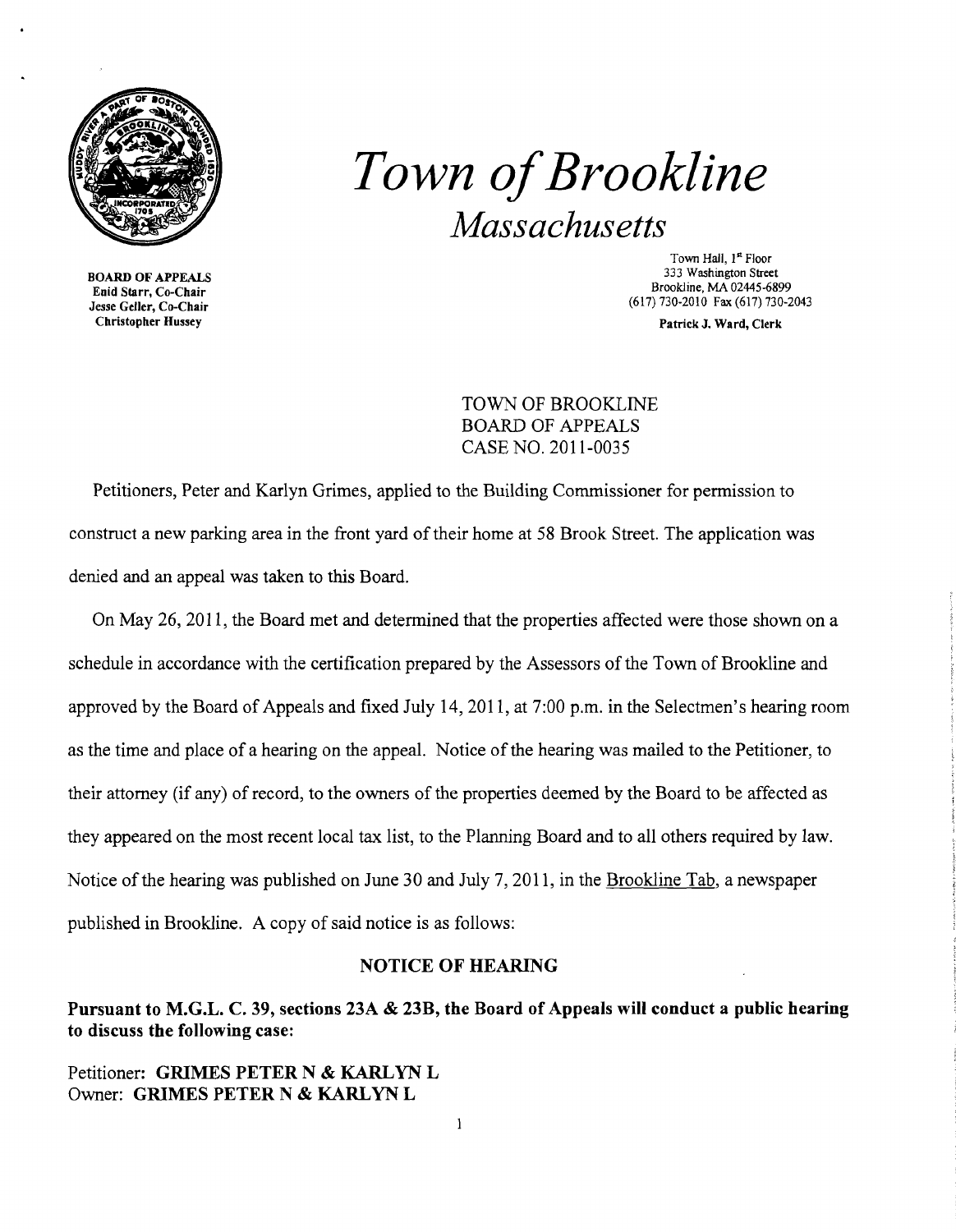Location of Premises: **58 BROOK ST**  Date of Hearing: **July 14,2011**  Time of Hearing: **7:00 p.m.**  Place of Hearing: **Selectmen's Hearing Room, 6th Floor** 

A public hearing will be held for a variance and/or special permit from:

- **1. 5.43; Exceptions to Yard and Setback Regulations, special permit required.**
- **2. 5.63; Accessory Buildings or Structures in Side Yards, variance required.**
- **3. 5.72; Accessory Buildings or Structures in Rear Yards, variance required.**
- **4. 6.04.5.c.1; Parking in front yard, variance required.**
- **5. 6.04.5.c.2; Setback to side lot line, variance required.**
- **6. 6.04.12; Exceptions to dimensional requirements for new parking for existing structures, special permit required.**
- **7. 8.02.2; Alteration or Extension, special permit required**

of the Zoning By-Law to **CONSTRUCT DRIVEWAY IN FRONT YARD REQillRING BOA RELIEF** at 58 Brook Street.

Said premise located in a **T-5 (two-family and attached single-family)** residence district.

*Hearings, once opened, may be continued by the Chair to a date and time certain. No further notice will be mailed to abutters or advertised in the TAB. Questions regarding whether a hearing has been*  continued, or the date and time of any hearing may be directed to the Zoning Administrator at 617-734-*2134 or check meeting calendar* 

*at:http://calendars.town.brookline.ma.usIMasterTownCalandarl?FormID=158.* 

The Town of Brookline does not discriminate on the basis of disability in admission to, access to, or *operations ofits programs, services or activities. Individuals who need auxiliary aids for effective communication in programs and services ofthe Town ofBrookline are invited to make their needs known to the ADA Coordinator, Stephen Bressler, Town ofBrookline,* **11** *Pierce Street, Brookline, MA 02445. Telephone:* **(617)** *730-2330; TDD* **(617)** *730-2327.* 

## **Enid Starr Jesse Geller Robert De Vries**

At the time and place specified in the notice, this Board held a public hearing. Present at the

hearing was Chairman, Jesse Geller and Board Members Christopher Hussey and Mark Zuroff. The

case was presented by the petitioner, Mr. Grimes.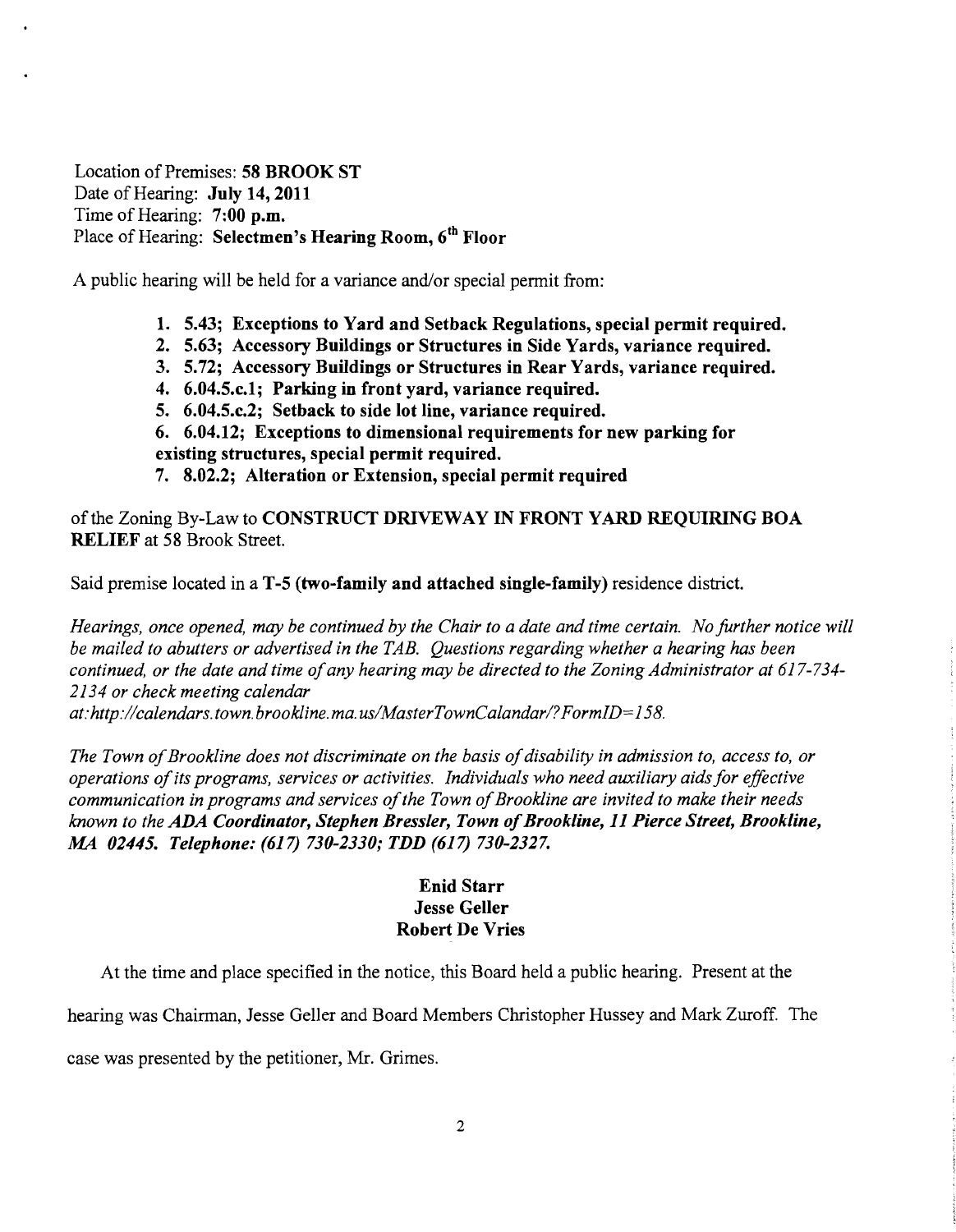the curb cut to be drawn on the final plans. Therefore, the Planning Board recommends approval of the proposed front yard parking space and the plans by Christopher Charlton, submitted 6/30/11, subject to the following conditions:

- 1. Prior to the issuance of that building permit for the new driveway, the applicant shall either remove the pergola structure from their rear yard or apply for the required relief to construct the pergola.
- 2. Prior to the issuance of a building permit, the applicant shall submit a final site plan indicating the location of the new parking space, reconfigured driveway, driveway materials and curb cut width subject to the review and approval of the Assistant Director of Regulatory Planning.
- 3. Prior to the issuance of a building permit, the applicant shall submit to the Building Commissioner for review and approval for conformance to the Board of Appeals decision: 1) a final site plan stamped and signed by a registered engineer or land surveyor; and 2) evidence that the Board of Appeals decision has been recorded at the Registry of Deeds.

The Chairman then called upon Michael Shepard, Building Commissioner, for the report from the Building

Department. Mr. Shepard said that the petitioner has done a significant amount of work to improve the appearance of their home. He commented particularly on the new wall in the front yard and the professional manner in which it was constructed. Mr. Shepard stated that the proposed driveway would in his opinion blend seamlessly with others in the neighborhood.

Chairman Geller advised the petitioner that the Board will not condone parking that will impair the passage of pedestrians on the sidewalk. Mr. Grimes responded that he understood and advised that none of his vehicles would cover any portion of the sidewalk.

For the record, since there were two site plans submitted to the Board, both dated June 19,2011, the plan of record is the site plan that depicts the removal of a portion of the existing driveway.

The Board, having deliberated on this matter and having considered the foregoing testimony,

concluded that it was desirable to grant special permit relief from **Section 6.04.12 and 8.02.2** of the